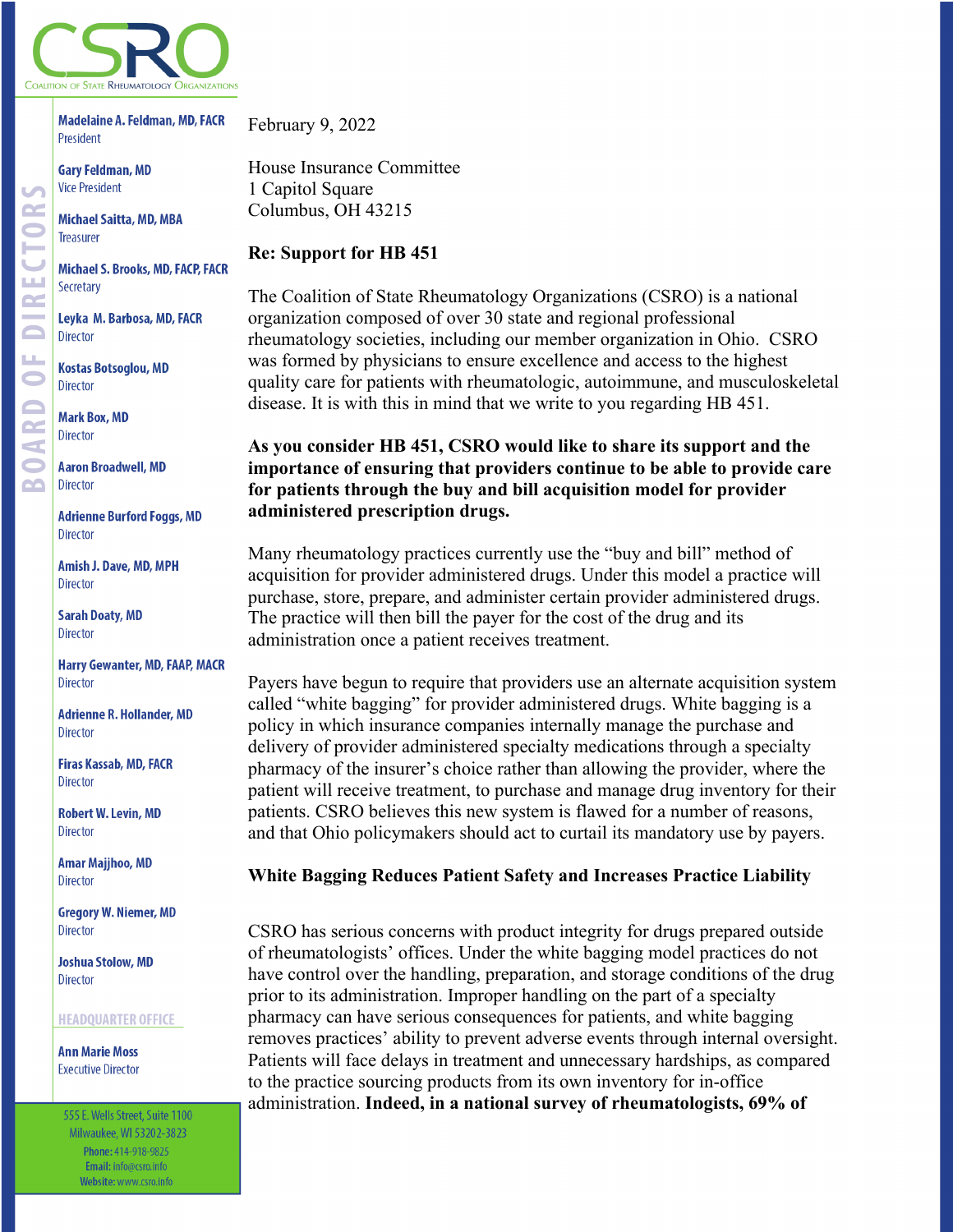

**Madelaine A. Feldman, MD, FACR** President

**Gary Feldman, MD Vice President** 

**Michael Saitta, MD, MBA Treasurer** 

**Michael S. Brooks, MD, FACP, FACR** Secretary

Leyka M. Barbosa, MD, FACR Director

**Kostas Botsoglou, MD Director** 

**Mark Box, MD Director** 

**Aaron Broadwell, MD Director** 

**Adrienne Burford Foggs, MD Director** 

Amish J. Dave, MD, MPH **Director** 

**Sarah Doaty, MD Director** 

**Harry Gewanter, MD, FAAP, MACR Director** 

**Adrienne R. Hollander, MD Director** 

Firas Kassab, MD, FACR **Director** 

**Robert W. Levin, MD** Director

**Amar Majjhoo, MD Director** 

**Gregory W. Niemer, MD** Director

**Joshua Stolow, MD Director** 

#### **HEADQUARTER OFFICE**

**Ann Marie Moss Executive Director** 

555 E. Wells Street, Suite 1100 Milwaukee, WI 53202-3823 Phone: 414-918-9825 Email: info@csro.info Website: www.csro.info

# **respondents indicated they experienced operational and safety issues associated with white bagging.1** While practices' responsibility for much of the pre-administration handling is removed under the white bagging model, their liability is not. Practices may still be held liable for adverse events that occur because of circumstances they no longer control under a white bagging model.

### **White Bagging Requirements Delay Care and Increase Drug Waste**

White bagging would significantly increase instances of drug waste, which complicates the acquisition system's ability to achieve savings. Under the new policy, drugs will be assigned to a specific patient prior to administration by the specialty pharmacy, whereas under buy and bill drugs do not have to be assigned until the time of administration. Providers cannot administer a drug assigned to one patient to a different patient, whereas they may do so with drugs acquired through "buy and bill."

For example, if a dosing change is required or the therapy is discontinued or interrupted for any reason, the drug provided by the specialty pharmacy would end up as waste. It is not uncommon for pre-administration evaluation to necessitate dosing changes, which the white bagging model offers no ability to resolve without drug waste or inability of the patient to get the needed dose of medication. This would certainly result in unnecessary drug waste and increased expenditures for the patient in terms of money and health.

Additionally, the present "buy and bill" system offers providers flexibility that would prevent patients from suffering major inconveniences should delays or other mistakes occur on the part of the specialty pharmacy or their delivery system. Delays can result from a variety of factors, including failed delivery, incorrect medications being delivered, medications shipped to the wrong address, prior authorization issues, and out of stock medications. Not only would the drug be wasted, but the patient, practice, and payer's time is also wasted with potential harm to the patient due to their inability to get the needed medication. **68% of respondents to CSRO's national survey indicated that medication delivery was delayed when white bagged, which caused patient appointments to be canceled and increased chances of drug waste.2**

These logistical hurdles are not only borne by patients, but also physician practices. Due to the aforementioned issues, the requirement to white bag drugs will massively increase the complexity of inventory management, which will add to already untenable administrative burdens borne by physician practices. Practices will now have to keep track of individual drugs for individual patients, which drugs can be used if treatment is delayed, how long of a delay is acceptable for reuse if treatment is delayed among other issues. As

<sup>1</sup> CSRO national survey of rheumatology practices, data available upon request.<br><sup>2</sup> CSRO national survey of rheumatology practices, data available upon request.